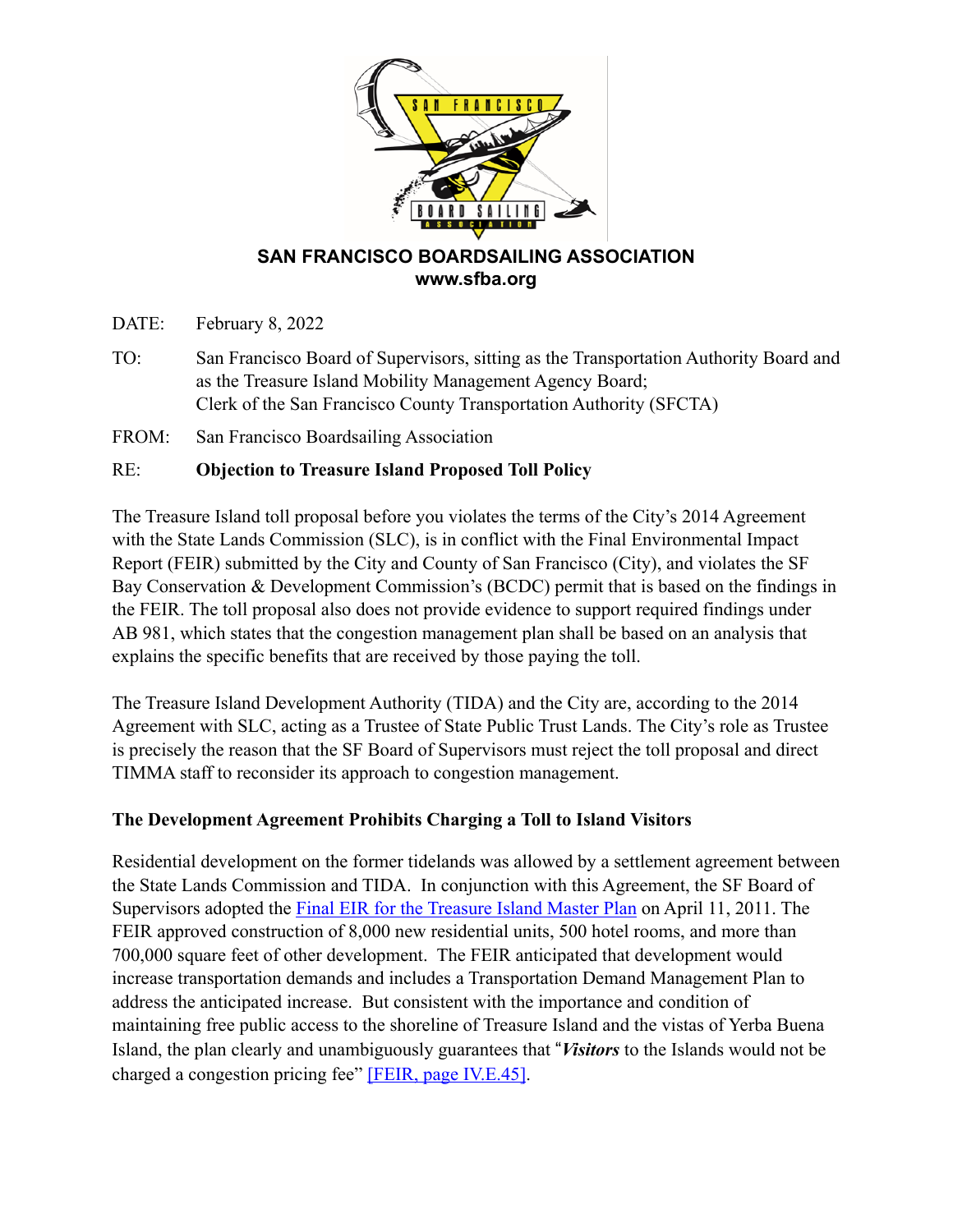

The 2014 Agreement between the SLC and TIDA explicitly states that San Francisco received clear title to allow residential development in *exchange* for commitments to **enhance** public access to the State"s public trust lands. Key recitals in the Agreement further clarify this point:

*the island presents an extraordinary opportunity to promote and enhance Public Trust values* 

*(ii) Certain filled tidelands on Treasure Island are useful for …a pedestrian and bicycle corridor around the shoreline of the island linked with a major open space and recreational park in the northern and eastern portions of the island; a proposed ferry terminal and plaza, a marina, and other public waterfront amenities; a major visitorserving commercial core including retail and hospitality uses connecting the historic buildings, the ferry terminal and the waterfront; and other public ways that will provide waterfront access and enhance water views from the island.[.\[TRUST EXCHANGE](https://www.slc.ca.gov/Programs/Granted_Lands/G11_San_Francisco_County/G11-02_Treasure_Island_Development_Authority/AD599.pdf)  [AGREEMENT FOR TREASURE ISLAND AND YERBA BUENA ISLAND: Page 3\]](https://www.slc.ca.gov/Programs/Granted_Lands/G11_San_Francisco_County/G11-02_Treasure_Island_Development_Authority/AD599.pdf)* 

*… to allow the Public Trust Lands to be used to the greatest benefit of the people of this State.*

*the Development Plan …will result in the improvement or enhancement of the Public Trust Lands for Public Trust uses such as open space, public access, water-related recreation, visitor serving facilities, wildlife habitat, circulation to and along the waterfront or similar trust-consistent uses. The Development Plan includes a transportation plan that provides public street access to all of the Public Trust Lands. This Agreement includes provisions to ensure that development of the TIDA Property includes adequate access from the public streets to the Public Trust Lands, including public roadway access along the western shoreline of Treasure Island, as required by the Exchange Act.*

*The exchange authorized by this Agreement will substantially benefit the Trust and will not result in any interference with the· uses and purposes of the Trust. [ [TRUST](https://www.slc.ca.gov/Programs/Granted_Lands/G11_San_Francisco_County/G11-02_Treasure_Island_Development_Authority/AD599.pdf)  [EXCHANGE AGREEMENT FOR TREASURE ISLAND AND YERBA BUENA ISLAND:](https://www.slc.ca.gov/Programs/Granted_Lands/G11_San_Francisco_County/G11-02_Treasure_Island_Development_Authority/AD599.pdf)  [Page5\]](https://www.slc.ca.gov/Programs/Granted_Lands/G11_San_Francisco_County/G11-02_Treasure_Island_Development_Authority/AD599.pdf)*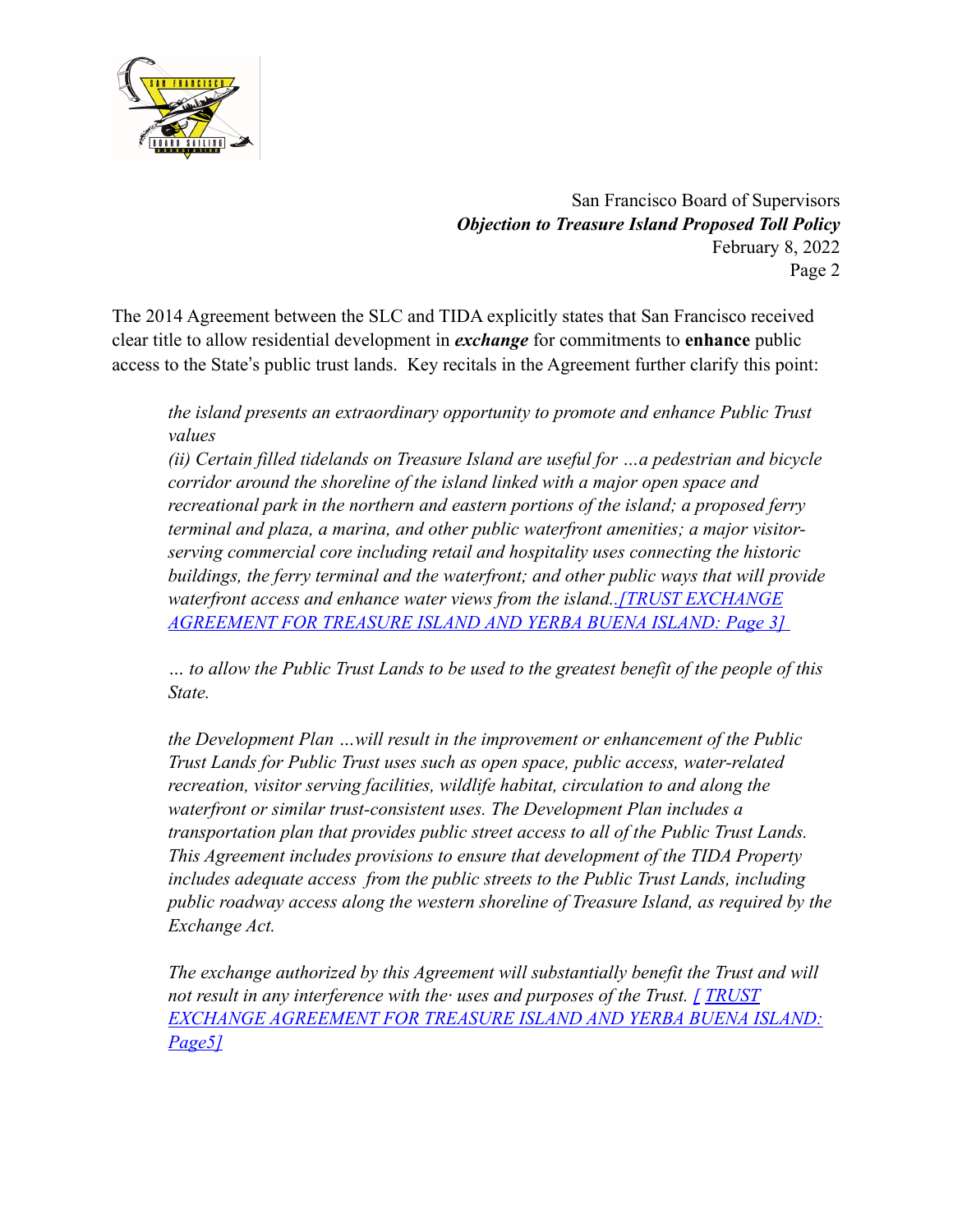

Furthermore, **AB 981 Section 1967.6** states:

*The transportation program shall ensure that public access to waterfront, recreational, and open-space areas on Treasure Island is sufficient to support public trust activities by ensuring all of the following:… (b) Program elements shall not interfere with the provision of public access to public trust lands consistent with the beneficial use of those lands, including, but not limited to, roadway access to serve the public along the western shoreline of Treasure Island.*

The Transportation Plan also included a commitment for enhanced bus service and a new ferry terminal, and the plan proposed that it be funded through a toll that would be applied to the new development at peak hours. This is the legal and regulatory framework within which the City was granted the right to proceed.

#### **The Proposed Toll Deviates From Peak-Hour Commuters To All Visitors**

As TIMMA began to look at the transportation plan in more detail, it became clear that even with congestion, most of the trips would still occur by car. It also became clear that providing the funding for expanded ferry and bus service would be more expensive than the commitments made by the developer in their agreements. So in July 2016 TIMMA staff turned to ALL VISITORS to the island—including those visiting tidelands for recreation, and those traveling at non-congested times—to bridge their funding gap. This decision falls outside of the legal and regulatory framework within which the City was granted the right to proceed. See **TIMMA** [Committee Meeting](https://sanfrancisco.granicus.com/player/clip/25841?view_id=179&meta_id=508563&redirect=true%25253chttps://sanfrancisco.granicus.com/player/clip/25841?view_id=179&meta_id=508563&redirect=true%25253e) [Item 5, 6:00) and [TIMMA Board Meeting](https://sanfrancisco.granicus.com/player/clip/25881?view_id=179&meta_id=509718&redirect=true%25253chttps://sanfrancisco.granicus.com/player/clip/25881?view_id=179&meta_id=509718&redirect=true%25253e) [13:00].

Despite repeated requests, TIMMA has not provided a detailed budget on the cost of the new transportation services—particularly the new ferry service—or on who pays and who benefits. It is clear from the City's own traffic studies, however, that the ferry is as costly as it is ineffective in addressing congestion. In the City's most optimistic projections, by 2030 the ferry would only carry 2,800 of the 72,000 daily trips generated on the island [\[2019 Treasure Island Demand](https://www.sfcta.org/sites/default/files/2021-04/Final_Travel%2520Demand%2520Report%25202019.pdf)  [Model Analysis Report page 43\].](https://www.sfcta.org/sites/default/files/2021-04/Final_Travel%2520Demand%2520Report%25202019.pdf) To be clear: the proposal before the Board is a request for the City to force visitors to the island to pay for a ferry service they do not use and that it is projected will be wholly ineffective in addressing congestion, which violates the intent of **AB981** Section  $1967.5(b)(1)$ :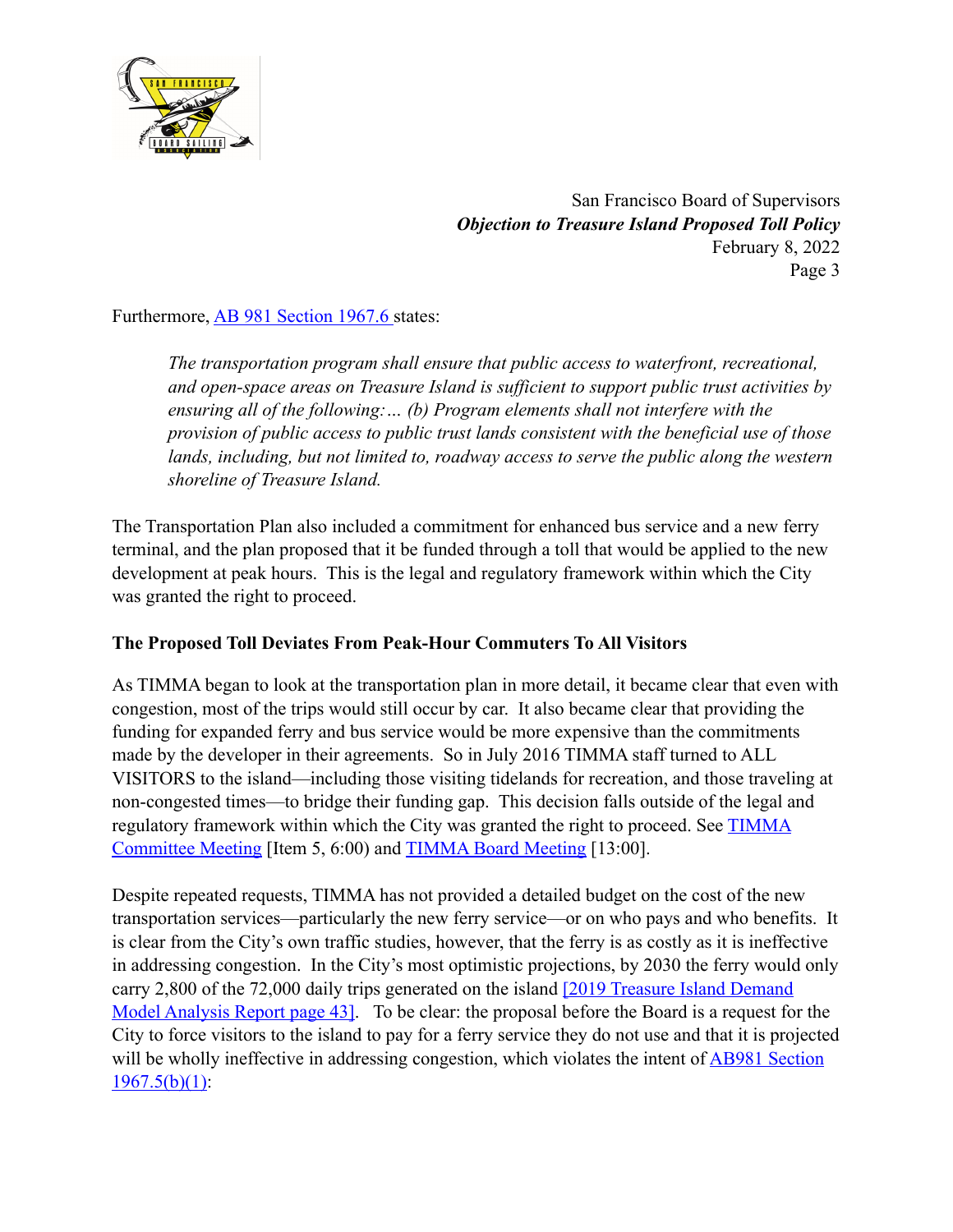

*Prior to imposing the initial congestion pricing fees, the board of supervisors and the transportation authority shall each make a finding of fact by a two-thirds majority vote that the congestion pricing fees have a relationship or benefit to the motor vehicle drivers who are paying the fee.]*

### **BCDC Advised TIMMA That Visitor Tolls Cannot Be Imposed Unless BCDC Grants A New or Amended Permit**

TIMMA did not notify the BCDC or the State Lands Commission of their intent to propose a broad and hefty toll as their congestion management solution. The BCDC was only recently informed of TIMMA's intent to both charge visitors and to expand the toll beyond the specific scope of congestion management times and locations defined in the FEIR. Upon learning the details of TIMMA's plan, the BCDC informed TIMMA Deputy Director of Planning on November 15, 2022:

*In issuing [BCDC Permit No. 2016.005.00 on September 19, 2016, to Treasure Island Development Authority, Treasure Island Community Development, LLC, and Treasure Island Series 1, LLC, to authorize the phased redevelopment of the islands]…, the Commission relied upon application materials, including the Final Environmental Impact Report (FEIR) for the proposed redevelopment project, which did not describe a toll to non-resident visitors. If information regarding the proposed toll had been appropriately included within the FEIR or BCDC permit application materials, the Commission would have evaluated such proposal in relation to applicable Bay Plan policies regarding public access.*

The letter goes on to note:

*While BCDC staff acknowledges that various provisions of AB 981 (Leno), the Treasure Island Transportation Management Act, grants the transportation management agency (as defined) the* !*exclusive power" to impose transportation-related revenue measures on Treasure Island as part of a transportation program (as defined), we do not believe that AB 981 preempts or otherwise conflicts with BCDC*"*s statutory authority to require a permit for substantial changes within the agency*"*s jurisdiction which may adversely affect public access – especially public access required as part of a BCDC permit, such is the case for Permit No. 2016.005.00. (See Government Code § 66632(a); see also 14*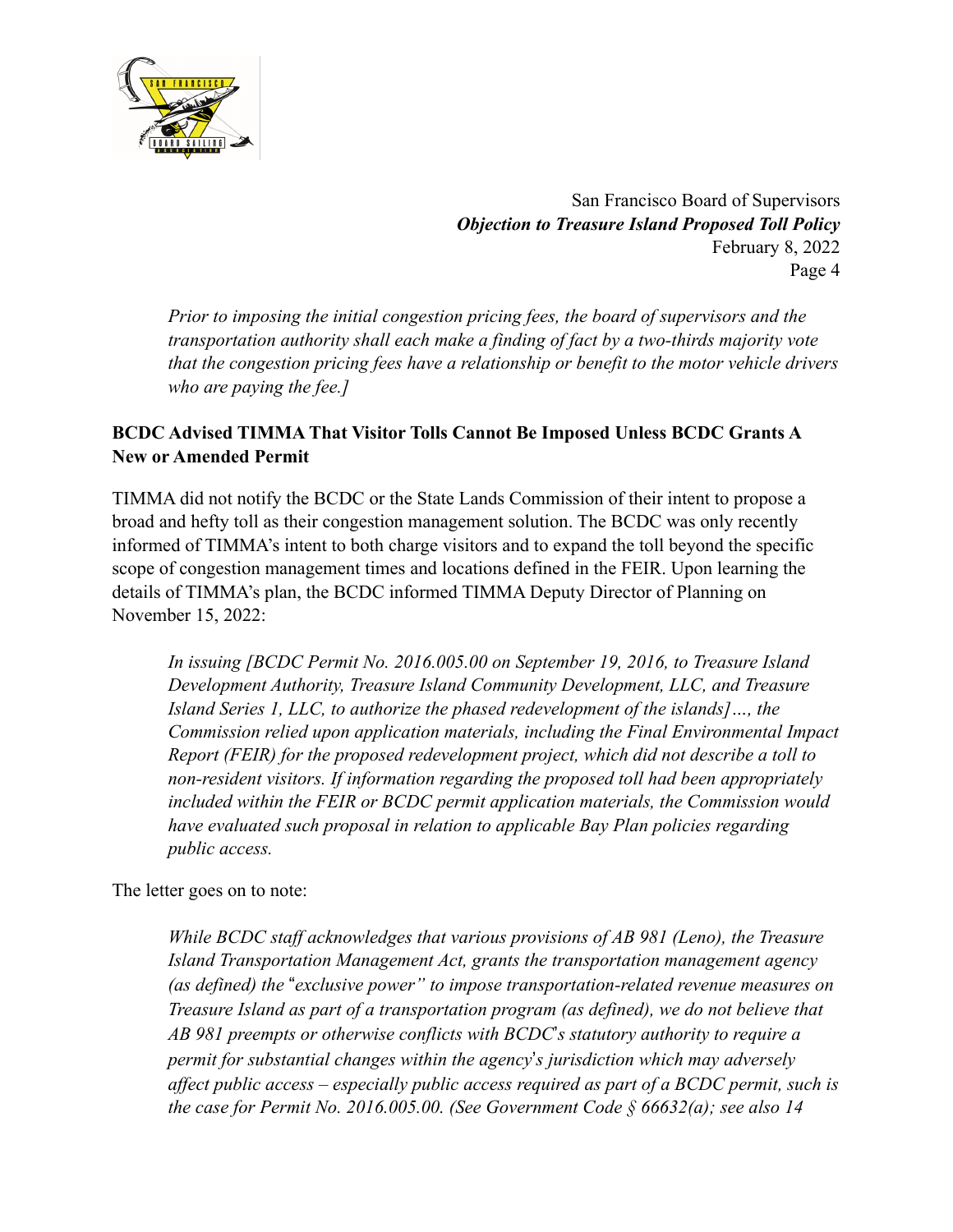

*CCR § 10125(b)(4).) In other words, we believe a BCDC permit (or permit amendment) is required for implementation of the proposed congestion management program on the basis that the program may affect public access required under Permit No. 2016.005.00.*

TIMMA did not reconsider its approach after receiving this letter by the state agency with jurisdiction over this matter. Instead, on January 25, 2022, the TIMMA Committee unanimously voted to authorize a vote on the toll proposal by the full TIMMA board.

# **The Proposed Toll Technically Cannot Currently be Implemented And Fails to Meet Principles of Fairness and Equity**

The current toll proposal is an attempt to bridge an economic gap with only a nod to equity issues. The proposal is not only decoupled from regulatory requirements, it is decoupled from any ability to technically account for the variables required to justify the plan.

TIMMA is proposing a multi-variable dynamic tolling solution that will account for changes in prices based on time of day as well as the economic status of a car's owner. This is a central part of TIMMA's effort to relieve residents and lower income citizens from the burden of the toll and to meet their mandate of social and economic justice. However, CalTrans, which administers the FasTrak system TIMMA staff said it would use for this purpose, has yet to develop a program that can take individual accounts and apply the multitude of tiered charges based on the income of a driver, let alone test that system — and CalTrans has no clear plans or schedule to do so. TIMMA's staff response to this important barrier was simply that TIMMA planned to move forward and develop its own software to do it without CalTrans.. How the City plans to implement a solution beyond the capabilities of CalTrans – the agency with the most expertise in the State on electronic toll collection – is an important question to answer.

The toll proposal will have a broad negative economic impact on the island's economically disadvantaged community, and East Bay visitors will unfairly be charged a disproportionately high toll to access the island.

TIMMA, after strong protests from lower income residents, included a toll waiver for residents who have lived on the island since 2019. TIMMA's position is that the waiver satisfies part of their social justice mandate, but residents are still strongly opposed to the toll. The reason is that the toll impacts not only the residents, but their friends, family, those they rely on for services